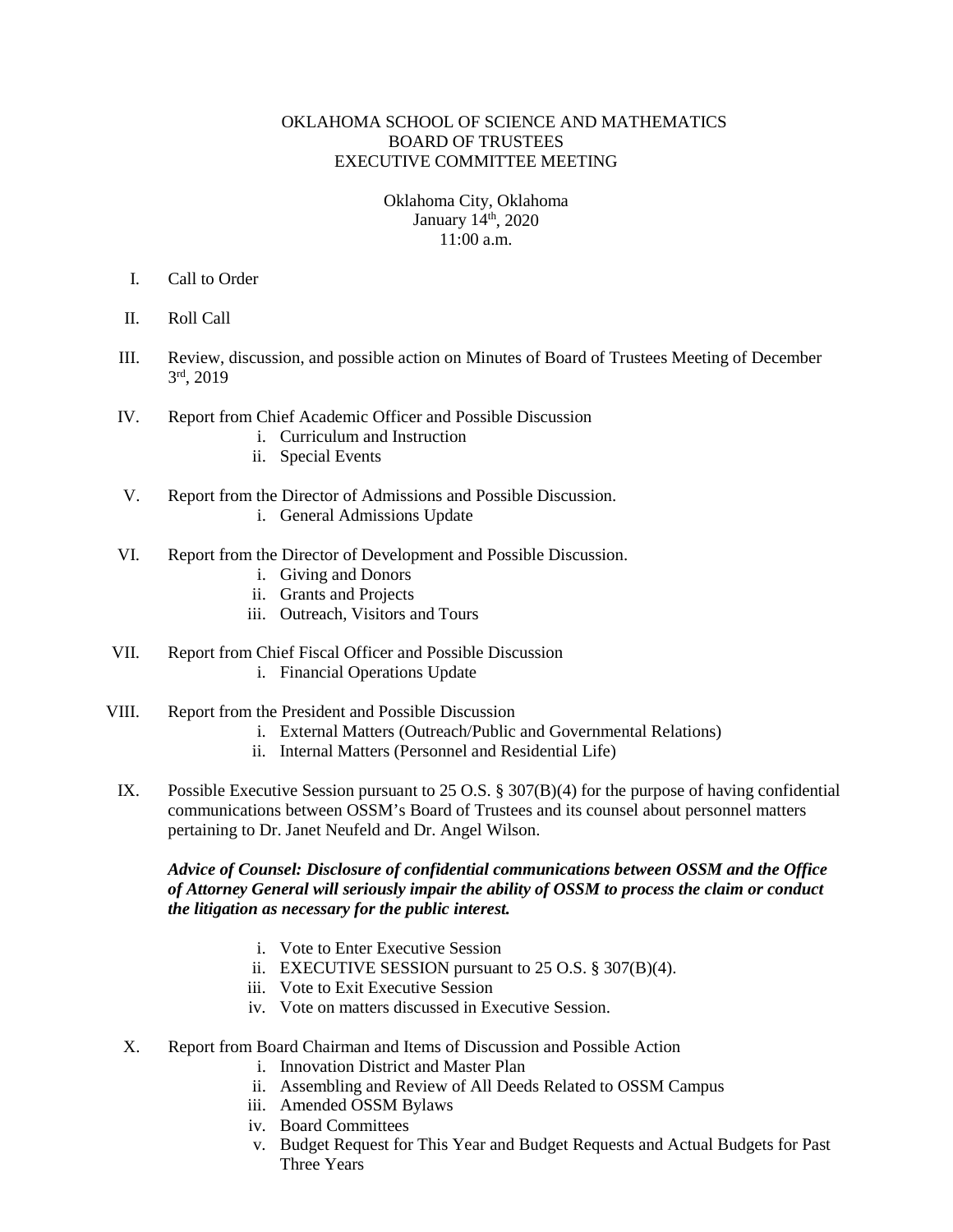- vi. Information about and Review of Niche Ranking and Other Ranking Organizations and Discussion of Possible Steps to Improve
- vii. Study of Other Schools, including the Illinois School of Science and Mathematics
- viii. Information and Review of Salaries and Total Compensation of all OSSM Administrators, Faculty, Staff, and Employees
- ix. Discussion of Merit Pay and Changes and Required Procedures, Restrictions and Limitations, especially considering that OSSM is an independent state agency
- x. Board Member Orientation and Training
- xi. Review of Clubs and Extracurricular Activities Opportunities
- xii. Review of Physical Education and Sporting Requirements and Opportunities
- xiii. Discussion of Board Omsbudsman and Representative
- XI. New Business: Any matter not known about or which could not have been reasonably foreseen prior to the time of posting of the agenda (as defined in Oklahoma Statutes Title 25, Section 311  $(A)(9)$
- XII. Adjournment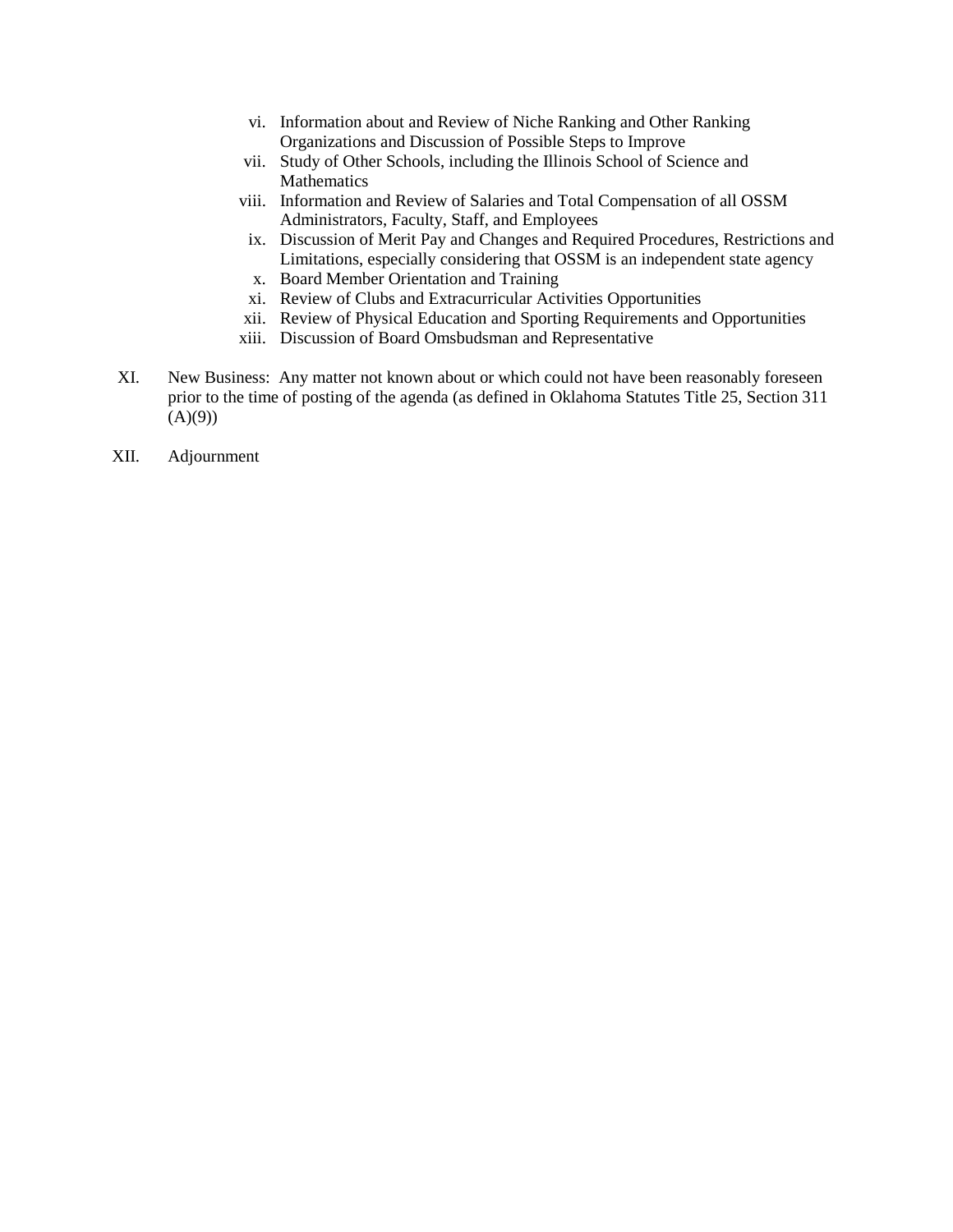#### **OKLAHOMA SCHOOL OF SCIENCE AND MATHEMATICS**

#### **BOARD OF TRUSTEES Executive Committee**

# **Oklahoma School of Science and Mathematics 1141 North Lincoln Boulevard Oklahoma City, Oklahoma**

### **January 14, 2020 11:00 a.m.**

| Present: |  | Dan Little, Lance Benham, Jack Coffman, Geoff Simpson, and Donna Windel |  |  |  |  |
|----------|--|-------------------------------------------------------------------------|--|--|--|--|
|----------|--|-------------------------------------------------------------------------|--|--|--|--|

OSSM Staff: Amanda Bonnett, Pam Felactu, Shannon Gorbet, Bill Kuehl, Jan Neufeld, Fazlur Rahman, Frank Wang, and Linda Waters

Absent: John Armitage and David Drennan

Guest: Sara Brown and Thomas Schneider

The Executive Committee of the Board of Trustees of the Oklahoma School of Science and Mathematics held a meeting at 11:00 a.m., January 14, 2020 at 1141 North Lincoln Boulevard, Oklahoma City, Oklahoma. The Board conducted the meeting in accordance with the agenda, a copy of which is attached.

Little called the meeting to order at 11:02 a.m.

**Take Action on Minutes of Executive Committee Meeting December 3rd, 2019:** Little asked for additions or corrections to the minutes of the meeting of the December  $3<sup>rd</sup>$  meeting. Windel moved approval of the minutes. Benham seconded. Vote as follows: Little, yes; Benham, yes; Coffman, yes Simpson, yes; and Windel, yes.

**Report from the Chief Academic Officer.** Dr. Neufeld reported spring classes will begin January 6<sup>th</sup>. The spring course schedules were challenging to complete with the number of students, number of courses, and personnel assigned to courses. Additional faculty may be needed to teach a growing student population. OSSM is continuing to work with OMES on the selection of a student information system. Questions from the Board were answered by Dr. Wang and Dr. Neufeld.

**Report from the Director of Admissions.** Mr. Kuehl reported that OSSM student ambassadors have been visiting their home schools to give presentations to their peers. Strong interest in the Student Shadow Program continues to strengthen this year's applicant pool. To date, 61 shadows have been scheduled. Currently, there are 168 students enrolled at OSSM for the 2020-21 academic year. Questions were answered by Mr. Kuehl and Dr. Wang.

**Report from the Director of Development:** Ms. Felactu reported invites for Quantum Experience are going out soon. The 2019 final fundraising amounts equal 85% of 2018. The Hefner Initiative exchange students from Beijing will arrive on January 23<sup>rd</sup> which include three students and one teacher. Questions from the Board were answered by Ms. Felactu.

**Report from Chief Fiscal Officer:** Ms. Gorbet reported and reviewed the prior years's budgets including the revolving, appropriations, and carryover budgets for fiscal year 2019 and for fiscal year